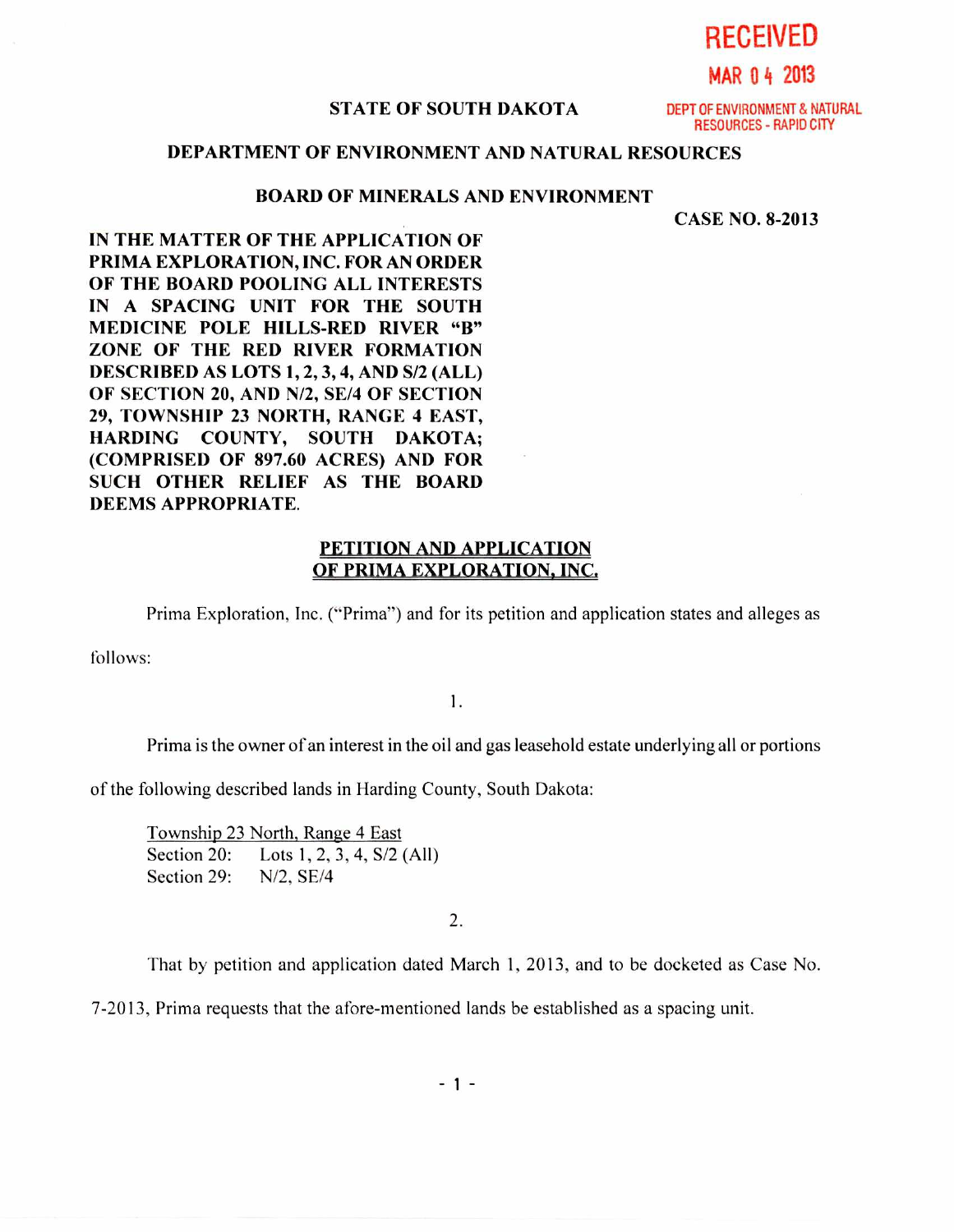Prima hereby requests the Board designate Prima as the operator of the proposed spacing unit.

4.

That by Petition and Application of Prima Exploration, Inc., filed with the Board and to be docketed for the April 2013 hearings, Prima has requested the Board amend its prior orders, including without limitation Order No. 14-2010, so as to establish Sections 20 and 29 as a 897.60 acre spacing unit comprised of Lots 1, 2, 3, 4, and S/2 (All) of Section 20, and N/2, SE/4 of Section 29, Township 23 North, Range 4 East, Harding County, South Dakota.

5.

That there are both separately owned tracts and separately owned interests in the spacing unit comprised of the above-referenced lands.

6.

That a voluntary pooling of the above-referenced lands has not been accomplished.

7.

That Section 45-9-31 of the South Dakota Codified Laws provides as follows:

**45-9-31. Order of board pooling all interests in spacing unit-- Application by interested person--Notice and hearing--Terms and conditions.** In the absence of voluntary pooling the Board of Minerals and Environment, upon the application of any interested person, shall enter an order pooling all interests in the spacing unit for the development and operation thereof, and for the sharing of production therefrom. Each such pooling order shall be made after notice and hearing, and shall be upon terms and conditions that are just and reasonable, and that afford to the owner of each tract or interest in the spacing unit the opportunity

 $-2 -$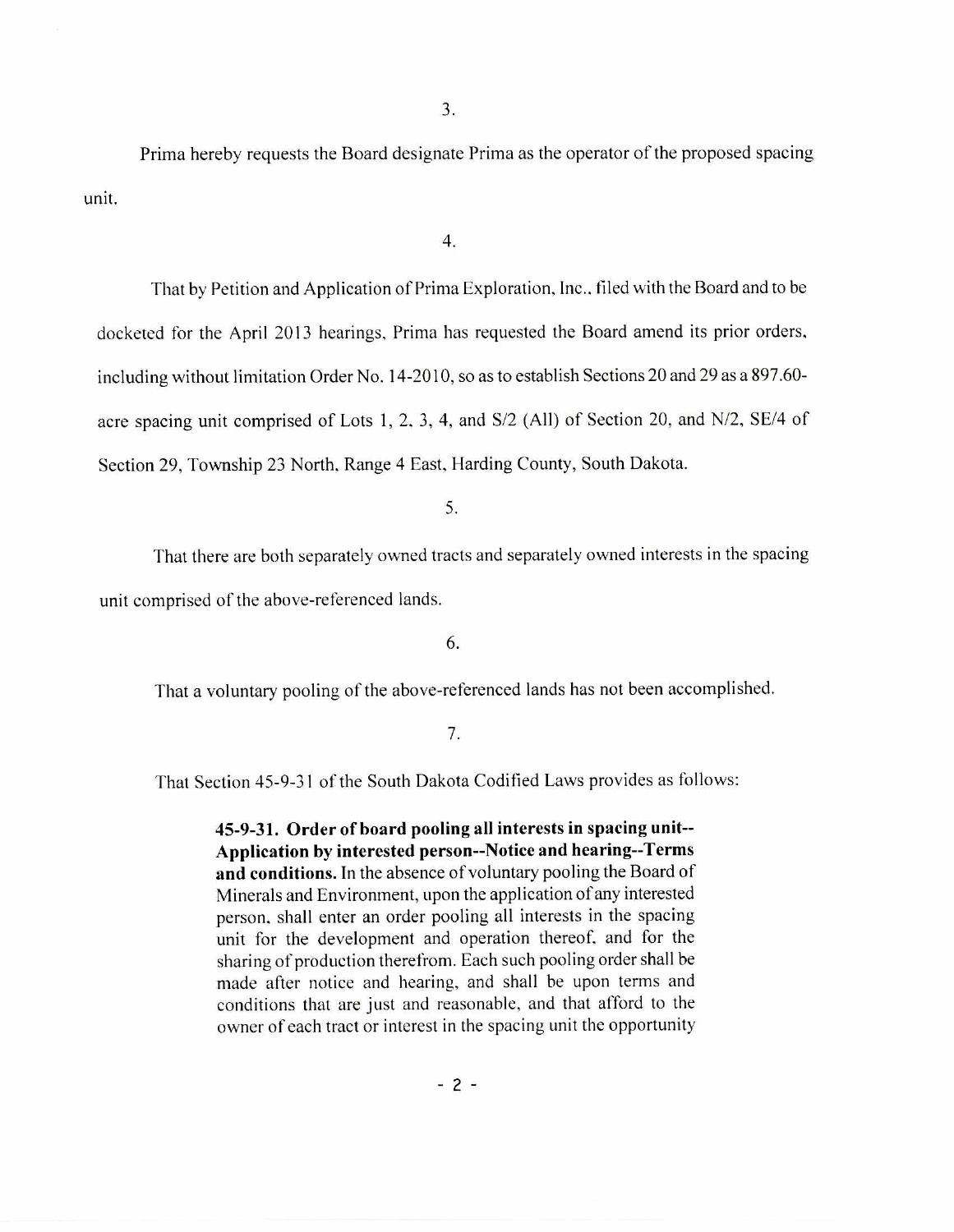to recover or receive without unnecessary expense, his just and equitable share.

### 8.

That Section 45-9-32 of the South Dakota Codified Laws provides as follows:

**45-9-32. Order of Board of Minerals and Environment pooling all interests in spacing unit--Operation of well--Rights of owners to participate--Payment of expenses.** Each such pooling order shall authorize the drilling, equipping, and operation of a well on the spacing unit; shall provide who may drill and operate the well; shall prescribe the time and manner in which all the owners in the spacing unit may elect to participate therein; and shall make provision for payment by all those who elect to participate therein of the reasonable actual cost thereof. plus a reasonable charge for supervision and interest.

9.

Prima plans to drill the Garfield 44-29-20H well in the SE/4SE/4 of Section 29, Township 23 North, Range 4 East.

10.

Prima respectfully requests that the Board enter an order pooling all interests in a spacing

unit for the South Medicine Pole Hills-Red River "B" zone of the Red River Formation described

as Lots **1,** 2. 3, 4. and S/2 (all) of Section 20, and N/2, SE/4 of Section 29, Township 23 North,

Range 4 East, Harding County, South Dakota (comprised of 897.60 acres).

# Ii.

In Prima's opinion, pooling the afore-mentioned lands will increase the ultimate recovery of the pool, prevent waste, prevent the drilling of unnecessary wells and protect correlative rights.